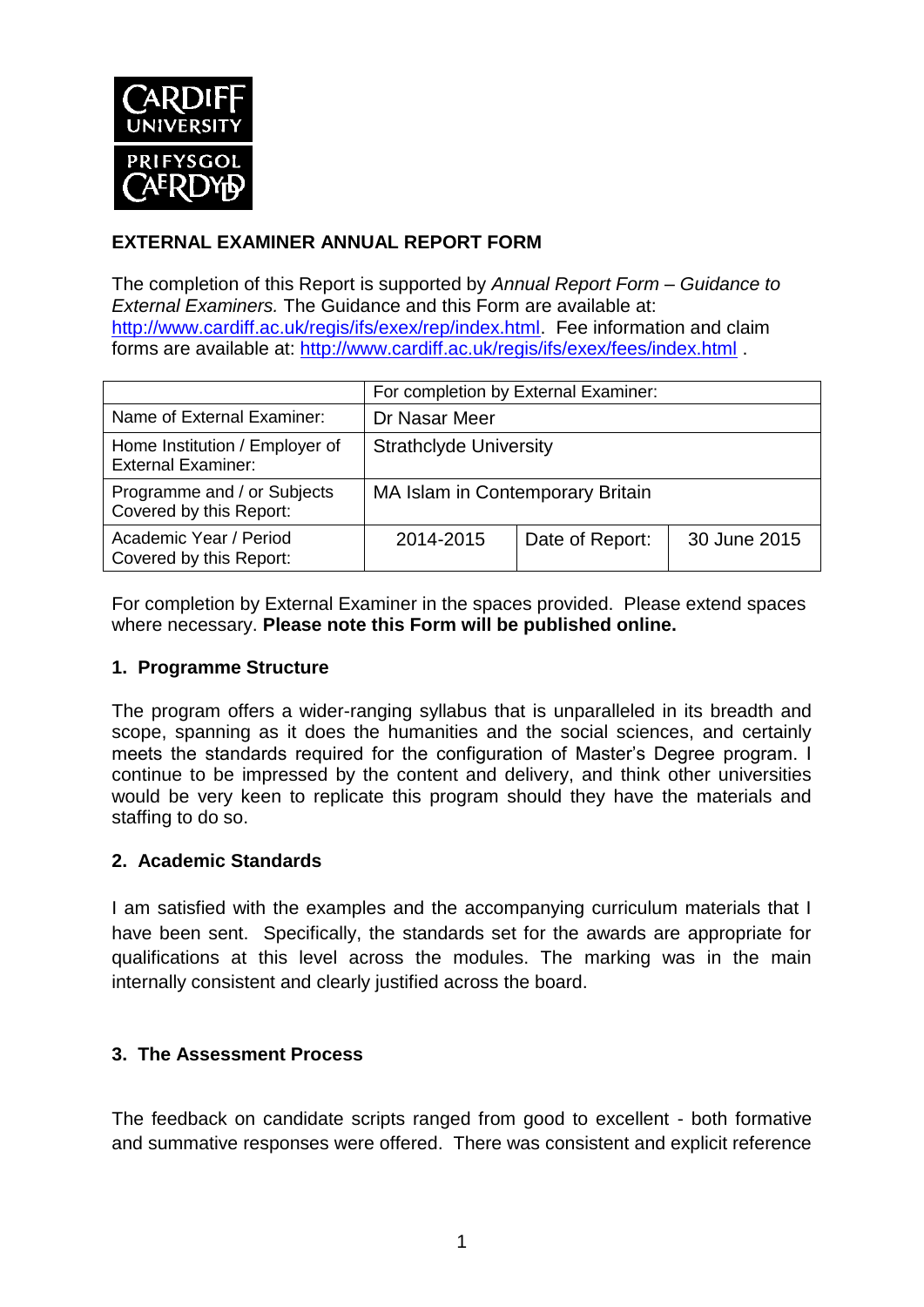to the marking criteria across most of the feed-back provided, so as to clearly justify grading, and also a good use of the full marking range.

### **4. Year-on-Year Comments**

Good consistency with respect to teaching and assessment with respect to previous years.

# **5. Preparation / Induction Activity (for new External Examiners only)**

n/a

### **6. Noteworthy Practice and Enhancement**

There are some really excellent dissertation submissions, and the sample indicates that they would compare favourably with dissertaions I have examined elsewhere (including Bristol, Southampton, Royal Holloway, and Northumbria Universities respectively). One stand out feature of the dissertations I read (and from the titles I consulted of the other dissertations) was the tendency to focus on the media. To further equip students with a broad base of analytical skills in media analysis, there may be scope for a dissertation primer introducing students to different techniques in the social scientific study of press, broadcast, electronic and perhaps also social media.

# **7. Appointment Overview (for retiring External Examiners only)**

n/a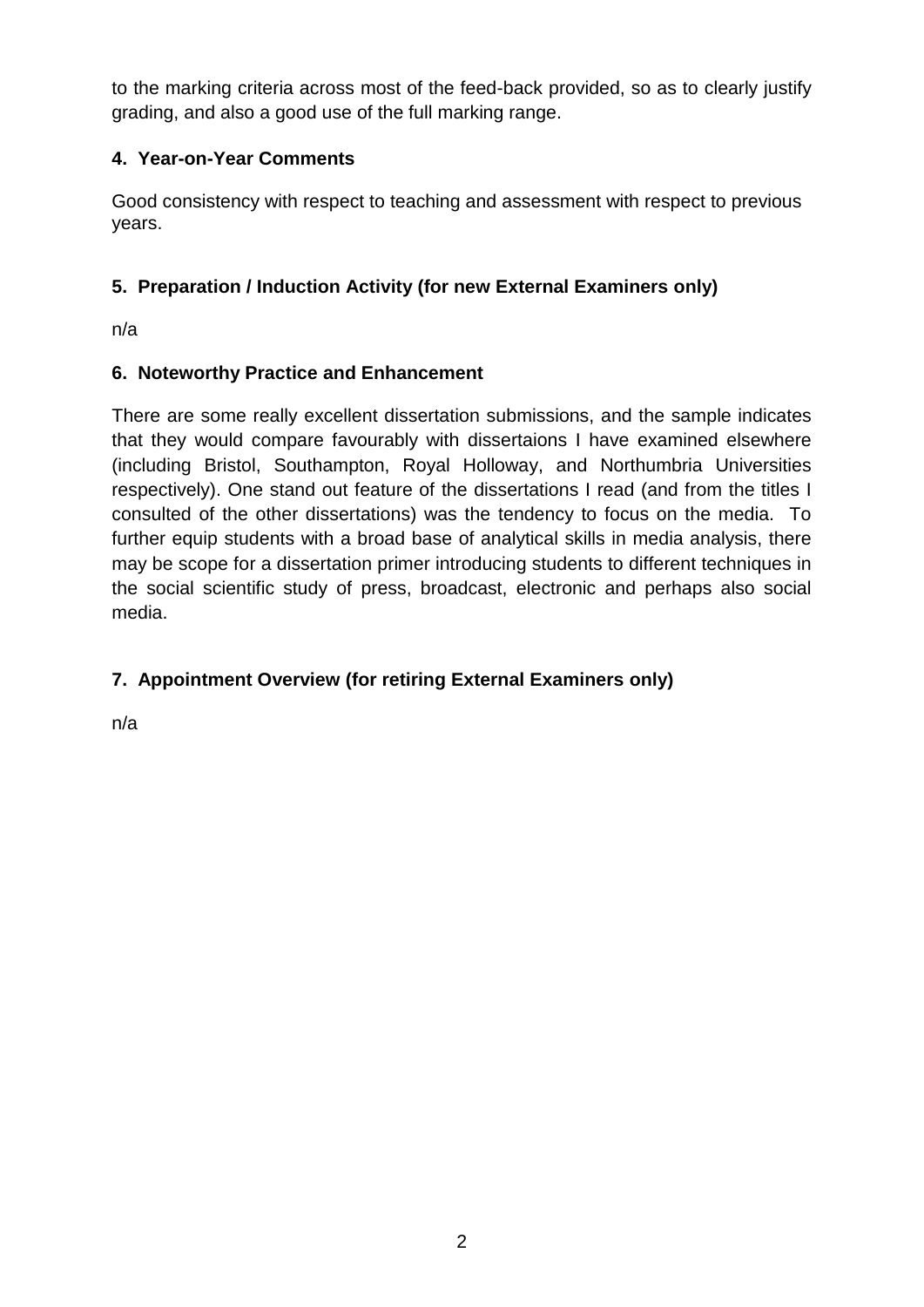# **8. Annual Report Checklist**

Please include appropriate comments within Sections 1-7 above for any answer of 'No'.

|                                             |                                                                                                                                                             | <b>Yes</b><br>(Y) | <b>No</b><br>(N) | N/A<br>(N/A) |
|---------------------------------------------|-------------------------------------------------------------------------------------------------------------------------------------------------------------|-------------------|------------------|--------------|
| <b>Programme/Course Information</b>         |                                                                                                                                                             |                   |                  |              |
| 8.1                                         | Did you receive sufficient information about the Programme and<br>its contents, learning outcomes and assessments?                                          | X                 |                  |              |
| 8.2                                         | Were you asked to comment on any changes to the assessment<br>of the Programme?                                                                             | X                 |                  |              |
| <b>Draft Examination Question Papers</b>    |                                                                                                                                                             |                   |                  |              |
| 8.3                                         | Were you asked to approve all examination papers contributing<br>to the final award?                                                                        | X                 |                  |              |
| 8.4                                         | Were the nature, spread and level of the questions appropriate?                                                                                             | X                 |                  |              |
| 8.5                                         | Were suitable arrangements made to consider your comments?                                                                                                  | X                 |                  |              |
|                                             | <b>Marking Examination Scripts</b>                                                                                                                          |                   |                  |              |
| 8.6                                         | Did you receive a sufficient number of scripts to be able to assess<br>whether the internal marking and classifications were appropriate<br>and consistent? | X                 |                  |              |
| 8.7                                         | Was the general standard and consistency of marking<br>appropriate?                                                                                         | X                 |                  |              |
| 8.8                                         | Were the scripts marked in such a way as to enable you to see<br>the reasons for the award of given marks?                                                  | X                 |                  |              |
| 8.9                                         | Were you satisfied with the standard and consistency of marking<br>applied by the internal examiners?                                                       | X                 |                  |              |
| 8.10                                        | In your judgement, did you have the opportunity to examine a<br>sufficient cross-section of candidates' work contributing to the<br>final assessment?       | X                 |                  |              |
| <b>Coursework and Practical Assessments</b> |                                                                                                                                                             |                   |                  |              |
| 8.11                                        | Was the choice of subjects for coursework and / or practical<br>assessments appropriate?                                                                    | X                 |                  |              |
| 8.12                                        | Were you afforded access to an appropriate sample of<br>coursework and / or practical assessments?                                                          | X                 |                  |              |
| 8.13                                        | Was the method and general standard of assessment<br>appropriate?                                                                                           | X                 |                  |              |
| 8.14                                        | Is sufficient feedback provided to students on their assessed<br>work?                                                                                      | X                 |                  |              |
|                                             | <b>Clinical Examinations (if applicable)</b>                                                                                                                |                   |                  |              |
| 8.15                                        | Were satisfactory arrangements made for the conduct of clinical<br>assessments?                                                                             | X                 |                  |              |
|                                             | <b>Sampling of Work</b>                                                                                                                                     |                   |                  |              |
| 8.16                                        | Were you afforded sufficient time to consider samples of<br>assessed work?                                                                                  | X                 |                  |              |
| <b>Examining Board Meeting</b>              |                                                                                                                                                             |                   |                  |              |